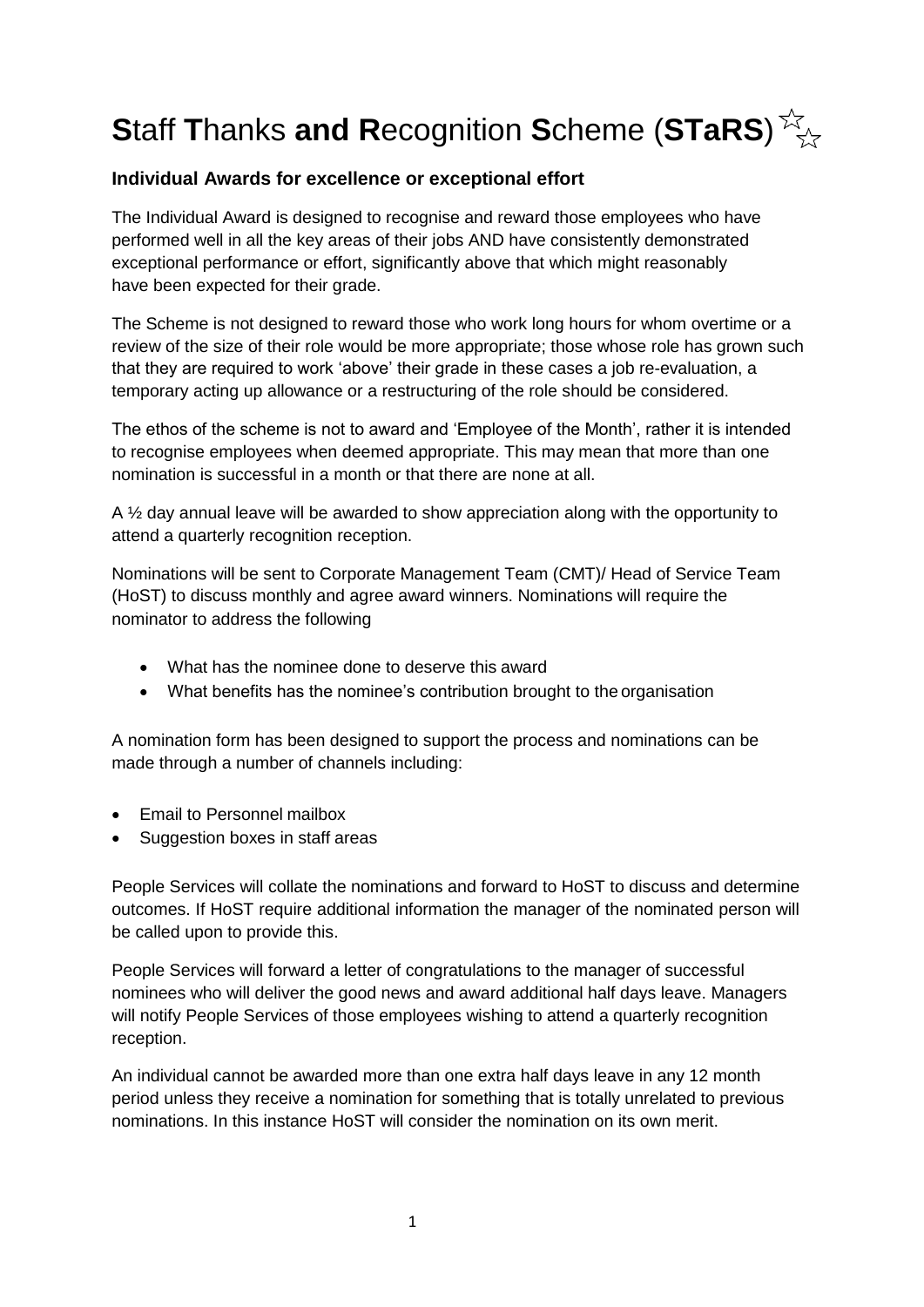#### **Team Awards for Excellence or Exceptional Effort**

The Team Award is designed to reward teams in a similar vein to that of the Individual Award. The award, a maximum of £200 must be spent on improving or enhancing their work environment e.g. physical improvement such as new blinds or equipment to enhance the work area e.g. coffee machine. Team members will also be invited to attend a quarterly recognition reception. .

All nominations will be made by HoST and presented to CMT to discuss and agree award winners.

The awarding of Team Awards will be based on the following criteria:

- Contribution to delivery of Key projects and/or other key initiatives
- Contribution to delivery of priorities.
- Contribution to and/or support of the development of other people
- Achievement of cashable/non cashable savings to the Council
- Contribution to involvement of public in service development
- Successful implementation of service improvements/transformation

A nomination form has been designed to support the process and forms should be completed by the teams Head of Service and emailed to the Personnel Mailbox.

People Services will collate the nominations and forward to CMT to discuss and determine outcomes. If CMT require additional information the relevant Head of Service will be called upon to provide this.

People Services will forward a letter of congratulations to the manager of successful teams to deliver the good news. Managers or project leads will in turn notify People Services of those employees wishing to attend a quarterly recognition reception.

As a budget has been set aside for this award a maximum of 12 teams will be rewarded in any 12 month period.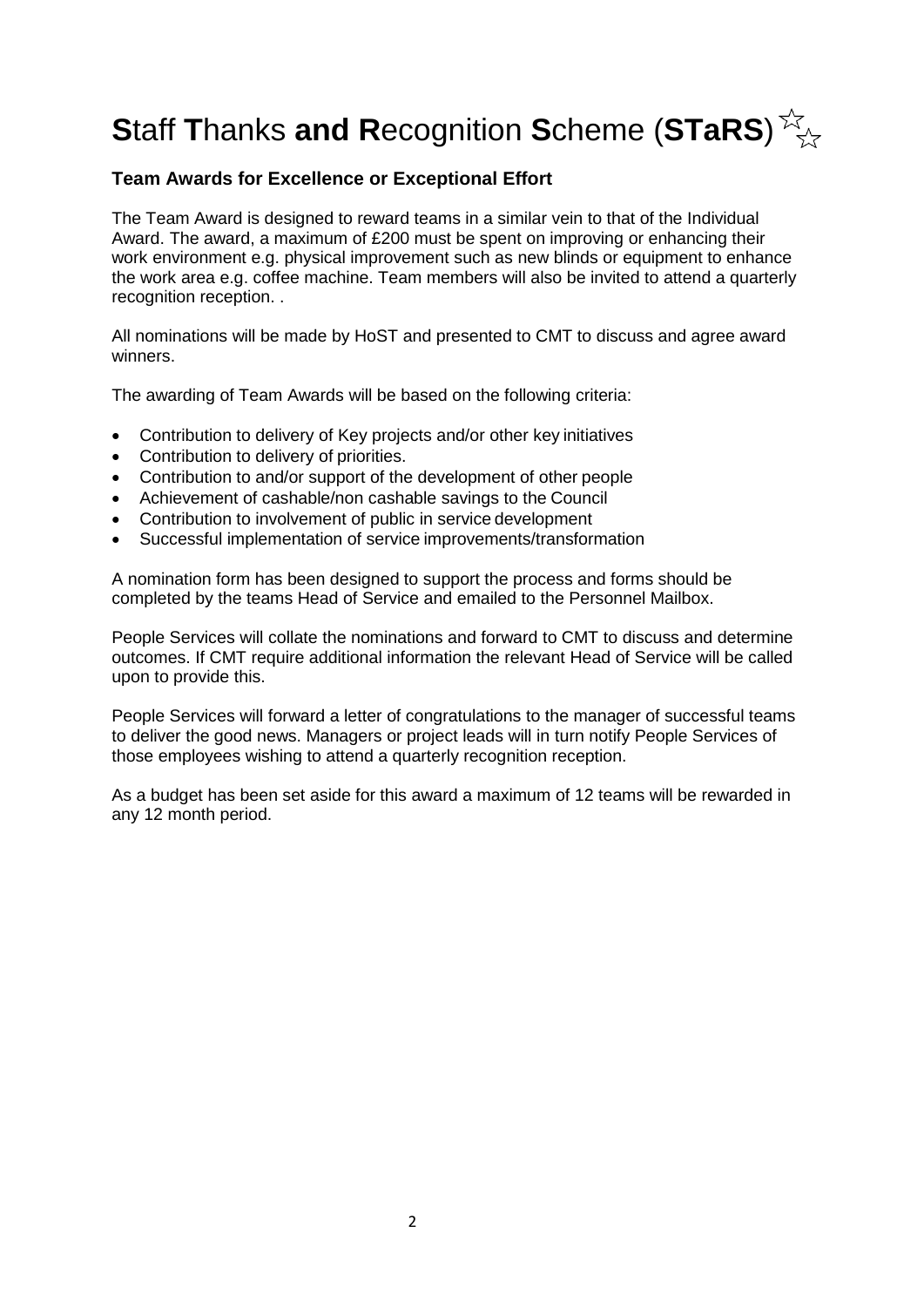## **Staff Suggestion Scheme**

The Staff Thanks and Recognition Scheme has been extended to incorporate the Staff Suggestion Scheme.

All suggestions put forward will be considered by the Chief Executive in the first instance, those considered to have merit will then be considered by Corporate Management Team (CMT) monthly.

Suggestions that are implemented will be rewarded in the same manner as Individual and Team Awards within this scheme i.e.

- An individual submitting a suggestion that is implemented will be awarded a 1/2 day annual leave and invited to attend one of the quarterly recognition receptions
- A team submitting a suggestion that is implemented will be awarded a maximum of £200 to spend on improving their work environment and invited to attend one of the quarterly recognition receptions

Staff putting forward suggestions can choose to remain anonymous; however, suggestions received in this manner that go on to implementation cannot be rewarded.

All suggestions should be made using the appropriate form and then submitted to the Chief Executive in the following manner:

- Putting into a sealed envelope addressed to the Chief Executive and putting into a Suggestion Box – these can be found in the Staff Rooms in the Municipal Buildings, Geoff Moulder Leisure and St John's Depot
- $\Box$  Email to Phil Drury
- $\Box$  Internal mail to Phil Drury

Staff Suggestion Forms are available from the All Staff notice board on Alfresco or People Services.